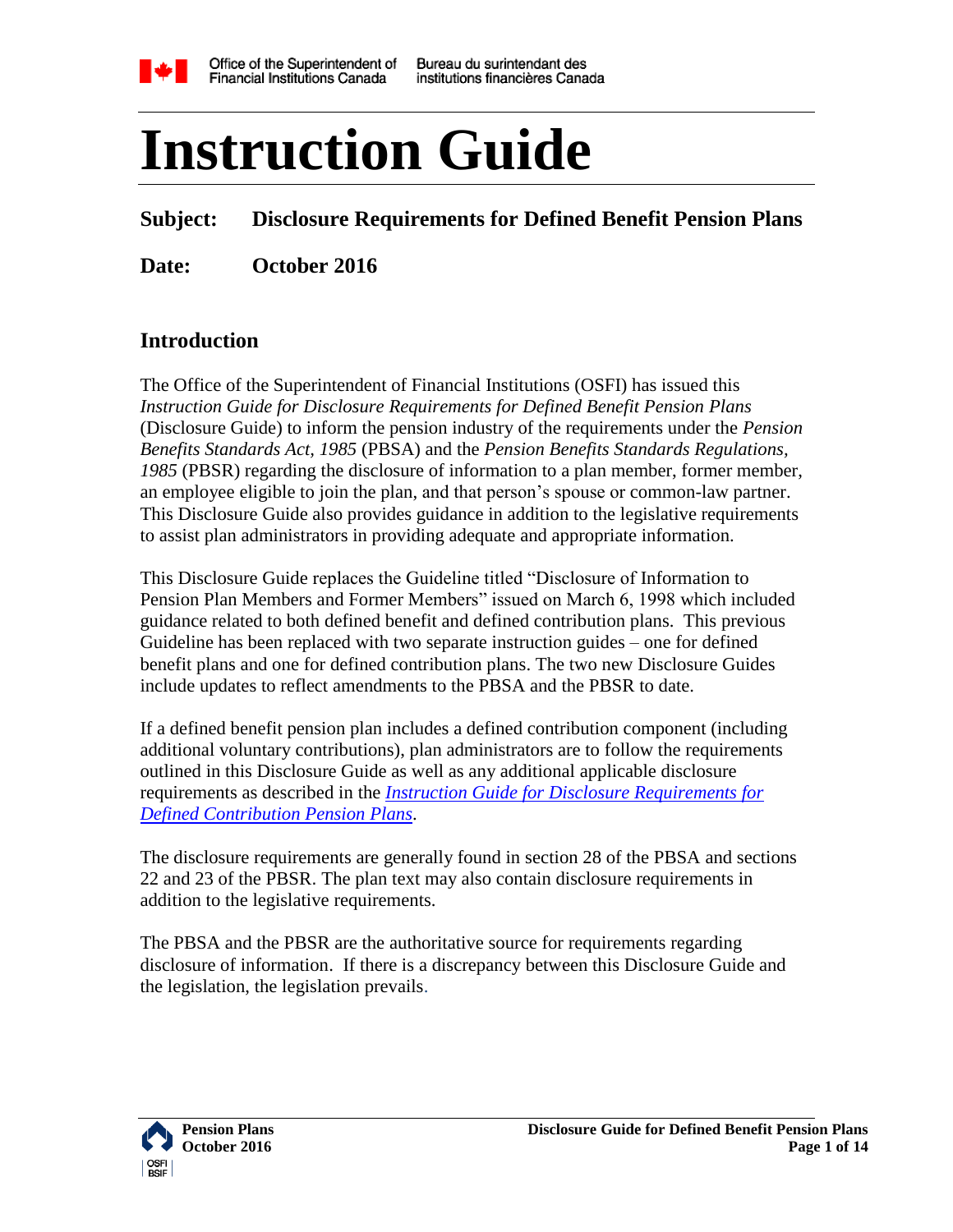### **Table of Contents**

| 1.             |                                                                      |  |  |
|----------------|----------------------------------------------------------------------|--|--|
| 2.             |                                                                      |  |  |
| 3.             |                                                                      |  |  |
| 3.1            |                                                                      |  |  |
| 3.2            |                                                                      |  |  |
| 3.3            |                                                                      |  |  |
| 3.4            |                                                                      |  |  |
| 3.5            |                                                                      |  |  |
| 3.6            |                                                                      |  |  |
| 3.7            |                                                                      |  |  |
| 3.8            |                                                                      |  |  |
| 3.9            |                                                                      |  |  |
| 3.10           |                                                                      |  |  |
| 3.11           |                                                                      |  |  |
| 3.12           |                                                                      |  |  |
| $\mathbf{4}$ . | Enhanced Disclosure Requirements for Negotiated Contribution Plans 8 |  |  |
| 5.             |                                                                      |  |  |
| 6.             |                                                                      |  |  |
| 7.             |                                                                      |  |  |
| 7.1            |                                                                      |  |  |
| 8 <sub>1</sub> |                                                                      |  |  |
| 9.             |                                                                      |  |  |
| 9.1            |                                                                      |  |  |
| 9.2            |                                                                      |  |  |
|                |                                                                      |  |  |
|                |                                                                      |  |  |

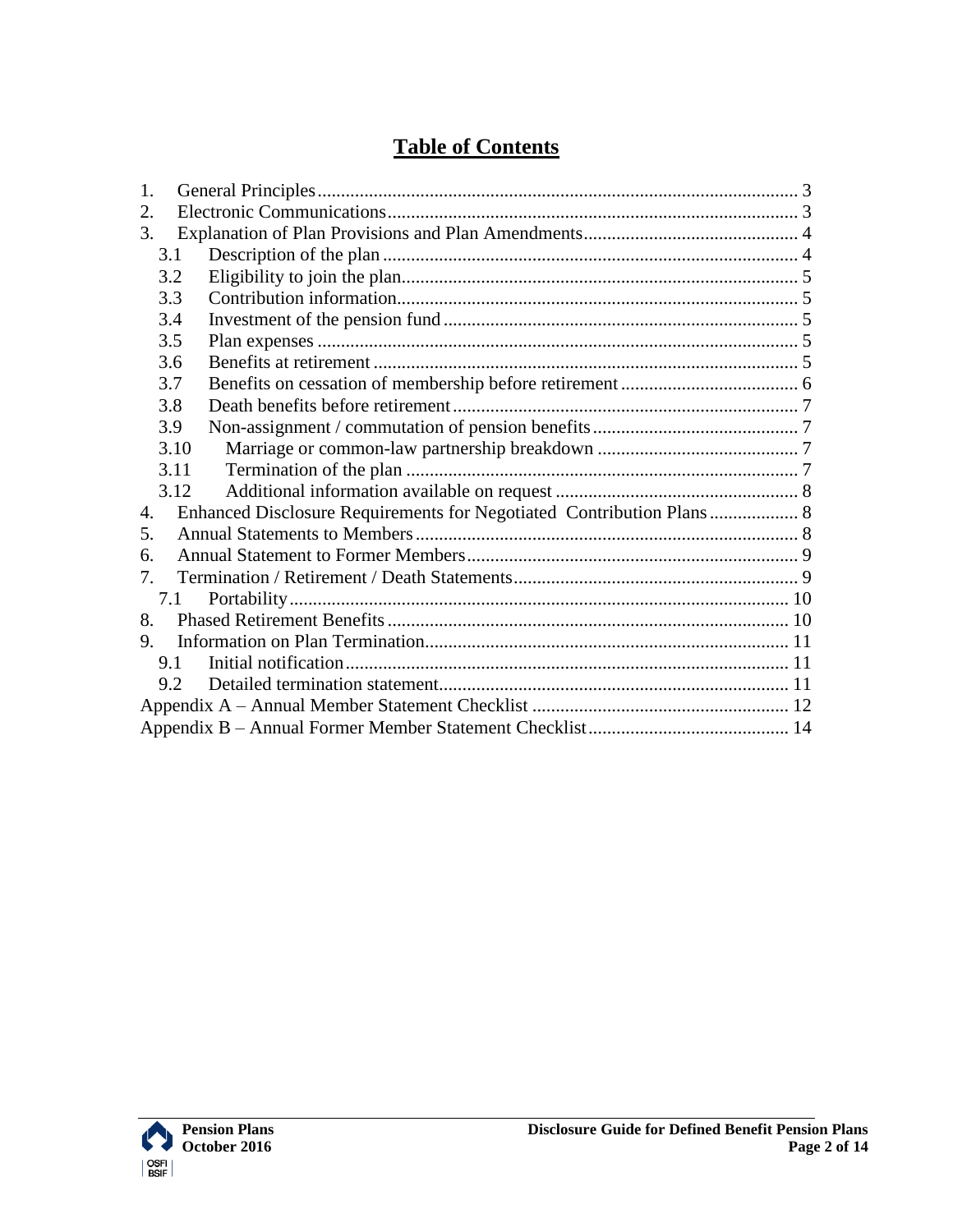# <span id="page-2-0"></span>**1. General Principles**

Effective communication promotes transparency and enables a member or former member and that person's spouse or common-law partner to make informed financial planning decisions, better understand how a pension plan works, recognize the value of their pension and have confidence in the administration of the plan.

The disclosure of information should be carried out in a manner that is consistent with the disclosure requirements of the PBSA, the PBSR and with the administrator's fiduciary responsibilities and applicable standard of care<sup>1</sup>.

In carrying out their duties with regard to the disclosure of information, plan administrators should aim to make the disclosure of information timely, easily understood and accurate. Any document provided should give the name, address and telephone number for a contact person who can answer any follow-up questions.

# <span id="page-2-1"></span>**2. Electronic Communications**

Section 31.1 of the PBSA and sections 25 to 25.3 of the PBSR set out details regarding requirements when providing information to members electronically. The main requirements are described below.

Any information that an administrator is required by the PBSA or PBSR to provide to a member of the plan, an employee eligible to join the plan, and that person's spouse or common-law partner can be provided by way of an electronic document if consent is provided. Consent can be given to the plan administrator in writing (paper or electronic form) or orally. Consent may be revoked at any time either in writing (paper or electronic form) or orally. The individual who is receiving information electronically (the addressee) must designate an information system (typically an e-mail address or website) for the receipt of the electronic document and must inform the plan administrator of any changes to their electronic contact information.

The information in the electronic document must be accessible by the addressee and capable of being retained by the addressee, so as to be usable for subsequent reference. If an electronic document is provided on a generally accessible information system, such as a website, the administrator must provide the addressee with written notice that the electronic document is available and of where it can be found.

An electronic document is considered to have been provided to an addressee when it is entered into or made available on the information system designated by the addressee. If the plan administrator has reason to believe that an addressee did not receive an

 $\overline{a}$ 1 Subsections 8(3) and 8(4) of the PBSA

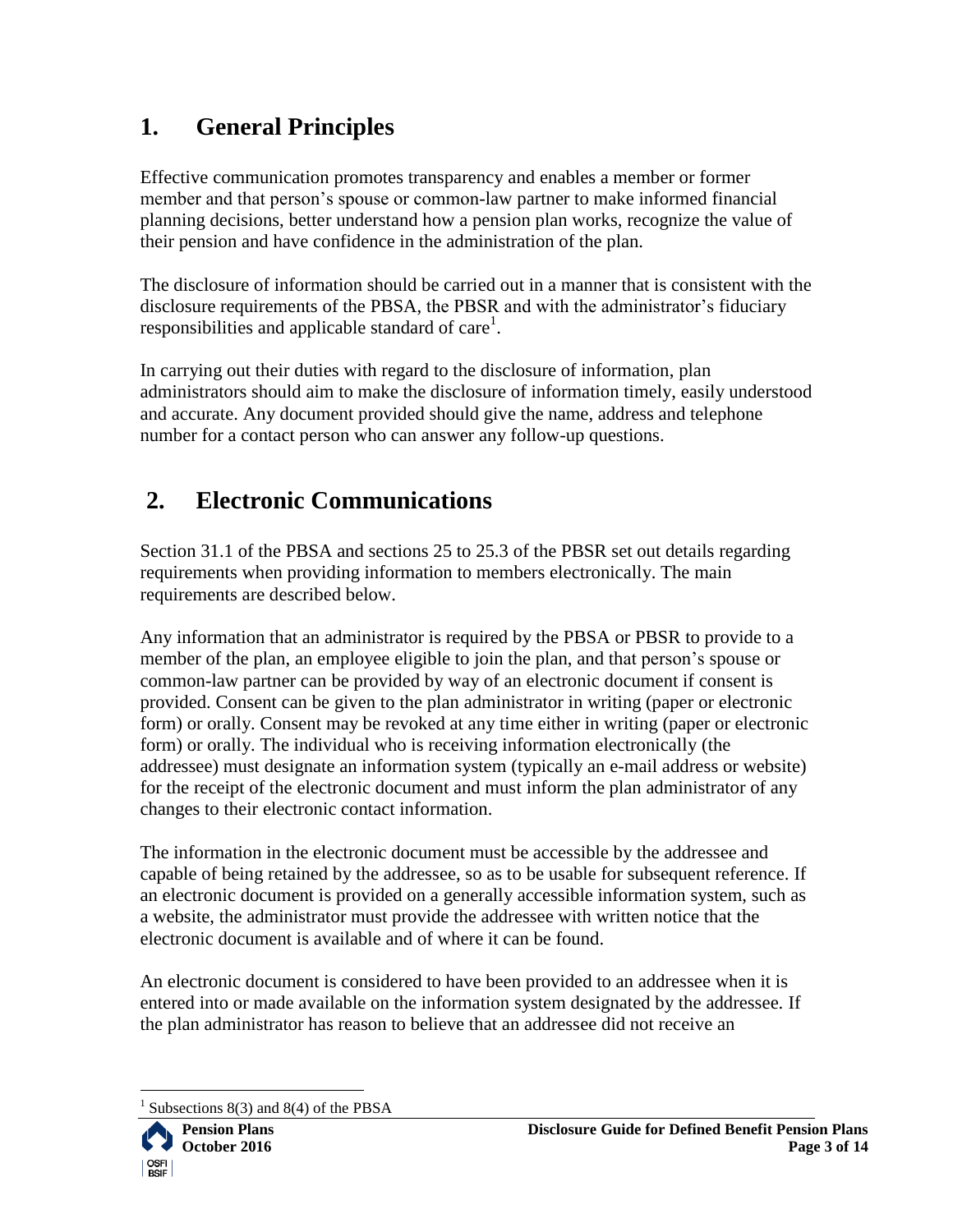electronic document, then the plan administrator must mail a paper copy of the document to the mailing address that they have on file.

# <span id="page-3-0"></span>**3. Explanation of Plan Provisions and Plan Amendments**

Paragraph 28(1)(a) of the PBSA requires that each plan member and each employee eligible to join the plan, and that person's spouse or common-law partner be given a written explanation of the provisions of the pension plan and any applicable amendments to the plan within sixty days after the establishment of the plan or the making of the amendment.

OSFI expects plan administrators to apply paragraph 28(1)(a) of the PBSA broadly and assume that most amendments to a plan could be considered applicable to a member of that plan. For example, while a particular amendment may not directly affect the benefit level of a particular class of members, it may have an impact on the funding of the plan.

OSFI considers an amendment to a plan to be made as of the date that the decision regarding the amendment is properly adopted in accordance with the governance procedures for that plan.

Section 22 of the PBSR requires that the written explanation of the provisions of the plan be addressed to the plan member or the employee and that person's spouse or commonlaw partner and is to be provided at the place of employment or mailed to the residence of the plan member or employee.

Plan administrators often prepare a standardized information booklet containing the information that is required by the PBSA and the PBSR. While the PBSA and the PBSR do not provide a detailed list of information that must be provided with respect to plan provisions, OSFI expects the following to be included:

#### <span id="page-3-1"></span>**3.1 Description of the plan**

- Official name of the plan
- The plan is registered under federal pension legislation and whether any members are subject to provincial pension legislation
- The date the plan was established and whether the plan was the result of any predecessor plans
- A defined benefit plan is an arrangement where plan members accrue pension benefits by a formula
- For a negotiated contribution plan<sup>2</sup>, an explanation that the administrator may amend the plan to reduce, subject to the Superintendent's authorization, pension

 $\overline{a}$  $2$  The PBSA defines a negotiated contribution plan as a multi-employer pension plan that includes at least one defined benefit provision and under which a participating employer's contributions are limited to an amount determined in accordance with an agreement entered into by the participating employers or a collective agreement, statute or regulation, and which amount does not vary as a function of the prescribed tests and standards for solvency.

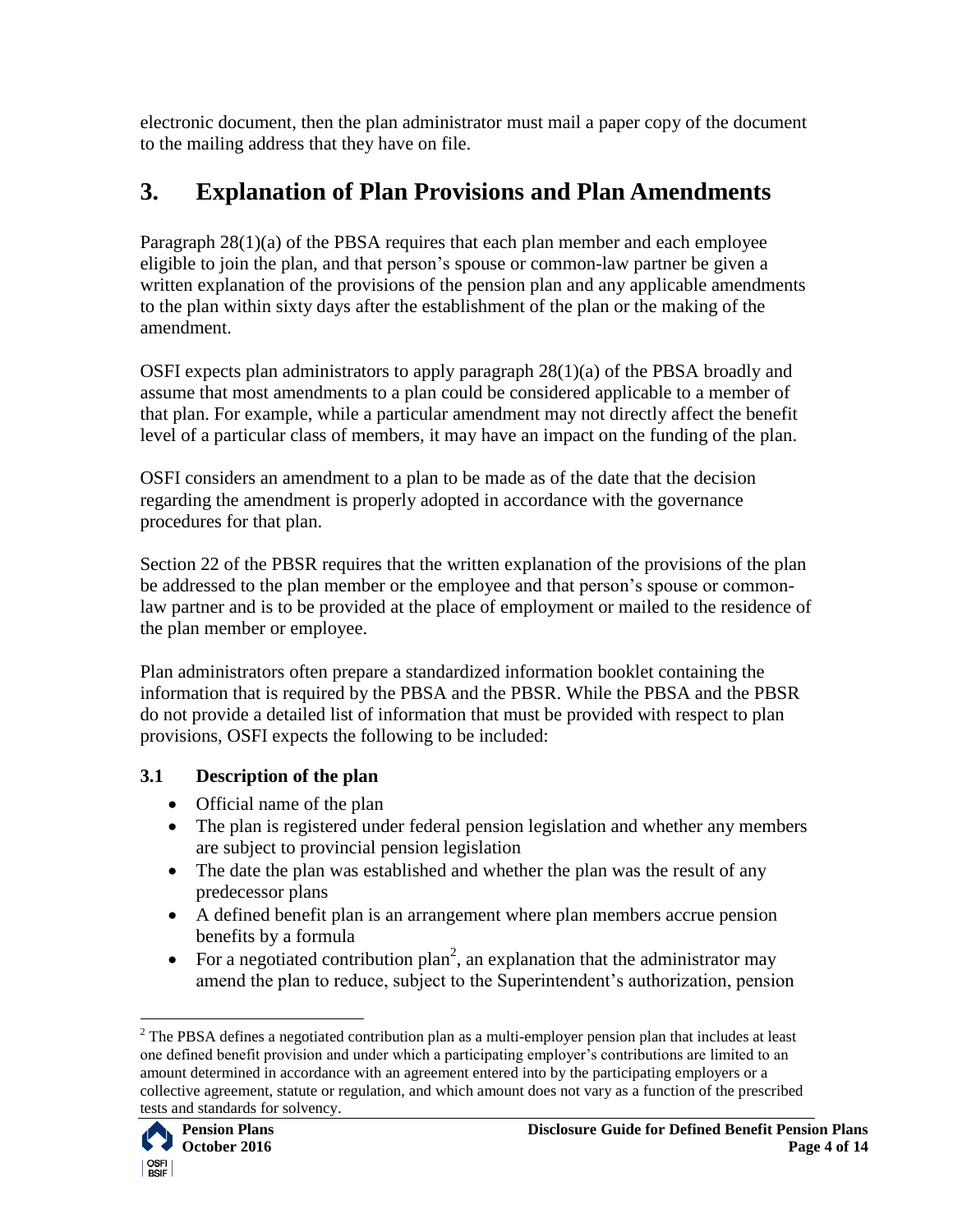benefits or pension benefit credits if negotiated contributions are insufficient to meet the prescribed solvency standards

- If the plan is administered by a pension committee or if the plan has established a pension council, contact information for the committee /council
- Contact information for enquiries from members and former members

#### <span id="page-4-0"></span>**3.2 Eligibility to join the plan**

- Whether membership in the plan is voluntary or mandatory
- Who is eligible to join the plan and when they are eligible to join the plan (i.e. the minimum period of employment required for membership for full-time employees and non-full-time employees)
- How to enrol in the plan

#### <span id="page-4-1"></span>**3.3 Contribution information**

- Formula for any required member contributions
- When contributions are deducted and remitted to the plan
- Treatment of additional voluntary contributions (if permitted)
- How a transfer of benefits from another pension plan into this pension fund would be treated
- Amounts deducted by the employer from a member's remuneration and other amounts due to the pension fund by the employer are required to be kept separate and apart from the employer's own moneys

#### <span id="page-4-2"></span>**3.4 Investment of the pension fund**

- The purpose of the pension plan's Statement of Investment Policies and Procedures
- How members are able to obtain a copy of the Statement of Investment Policies and Procedures which they have a right to review annually

#### <span id="page-4-3"></span>**3.5 Plan expenses**

- What plan expenses may be charged to the pension plan
- How members may obtain more information regarding expenses charged to the plan

#### <span id="page-4-4"></span>**3.6 Benefits at retirement**

- When the member is entitled to retire with an unreduced pension (this is "pensionable age" as defined in the  $PBSA$ <sup>3</sup> and when the member is entitled to early retirement (10 years before pensionable age)
- Plan's benefit formula with examples
- Normal form of pension and any optional forms of pension available on retirement
- The requirements for any particular benefit (e.g. minimum service or age requirements or if any benefits are subject to consent)

 $\overline{a}$ 

<sup>3</sup> Pensionable age could be a specific age or number of years of service, or a combination of both.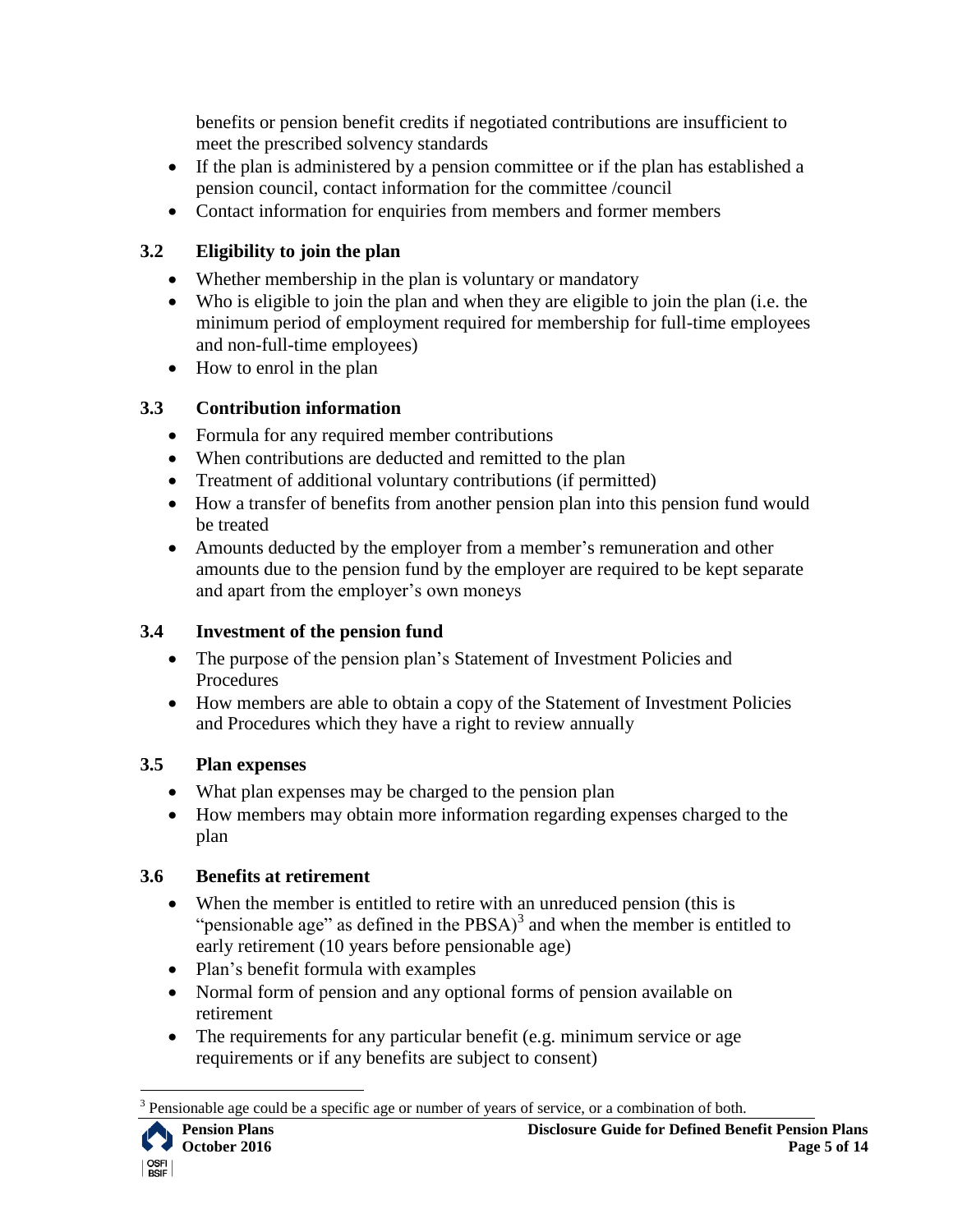- A retiring member's pension benefit will be increased if their required contributions plus interest exceed 50% of the value of their pension benefit credit
- The requirement for a joint and survivor pension if the retiring member has a spouse or common-law partner.
- The joint and survivor pension must not reduce on the death of the member or former member to less than 60% of the amount payable when both were alive unless the prescribed spousal waiver form has been completed (Schedule II Form 4 of the PBSR)
- Entitlement of a retiring member and their spouse or common-law partner to a prescribed benefit statement within 30 days after their date of retirement and thereafter an annual statement giving details of the financial status and investment of the pension fund (Form 1 of Schedule IV and subsection 23(1.1) of the PBSR respectively)

#### <span id="page-5-0"></span>**3.7 Benefits on cessation of membership before retirement**

- Entitlement to a deferred pension from the plan if the terminating member does not opt to transfer their pension benefit credit
- A terminating member's pension benefit will be increased if their required contributions plus interest exceed 50% of the value of their pension benefit credit, determined at cessation of membership<sup>4</sup>
- For members who cease membership before eligibility for early retirement, their entitlement to
	- o transfer their pension benefit credit to a locked-in registered retirement savings plan, life income fund, restricted life income fund or another pension plan (including a pooled registered pension plan) willing to accept the funds or
	- o use the pension benefit credit to purchase an immediate or deferred annuity
- Whether terminating members are entitled to the transfer options described above once eligible for early retirement. If yes<sup>5</sup>, a transfer to a locked-in registered retirement savings plan, a life income fund or a restricted life income fund may be made only if the member's spouse or common-law partner notifies the administrator, in the prescribed form, of their consent (Form 3.1 of Schedule II of the PBSR).
- When a terminating member's benefit is considered locked-in. A plan may provide for pension benefits to be locked-in prior to having completed two years of membership; upon two years of membership, pension benefits must be lockedin.
- Entitlement of a terminating member and their spouse or common-law partner to a benefit statement, in the prescribed form, within 30 days after cessation of

<sup>&</sup>lt;sup>5</sup> Members who ceased membership prior to July 1, 2016 were not required to obtain spousal consent for such a transfer.



 $\overline{a}$  $4$  If the plan provides for annual indexation of a deferred pension benefit, up to the day when payment of that deferred pension benefit commences, this increase to the terminating member's pension benefit is not required.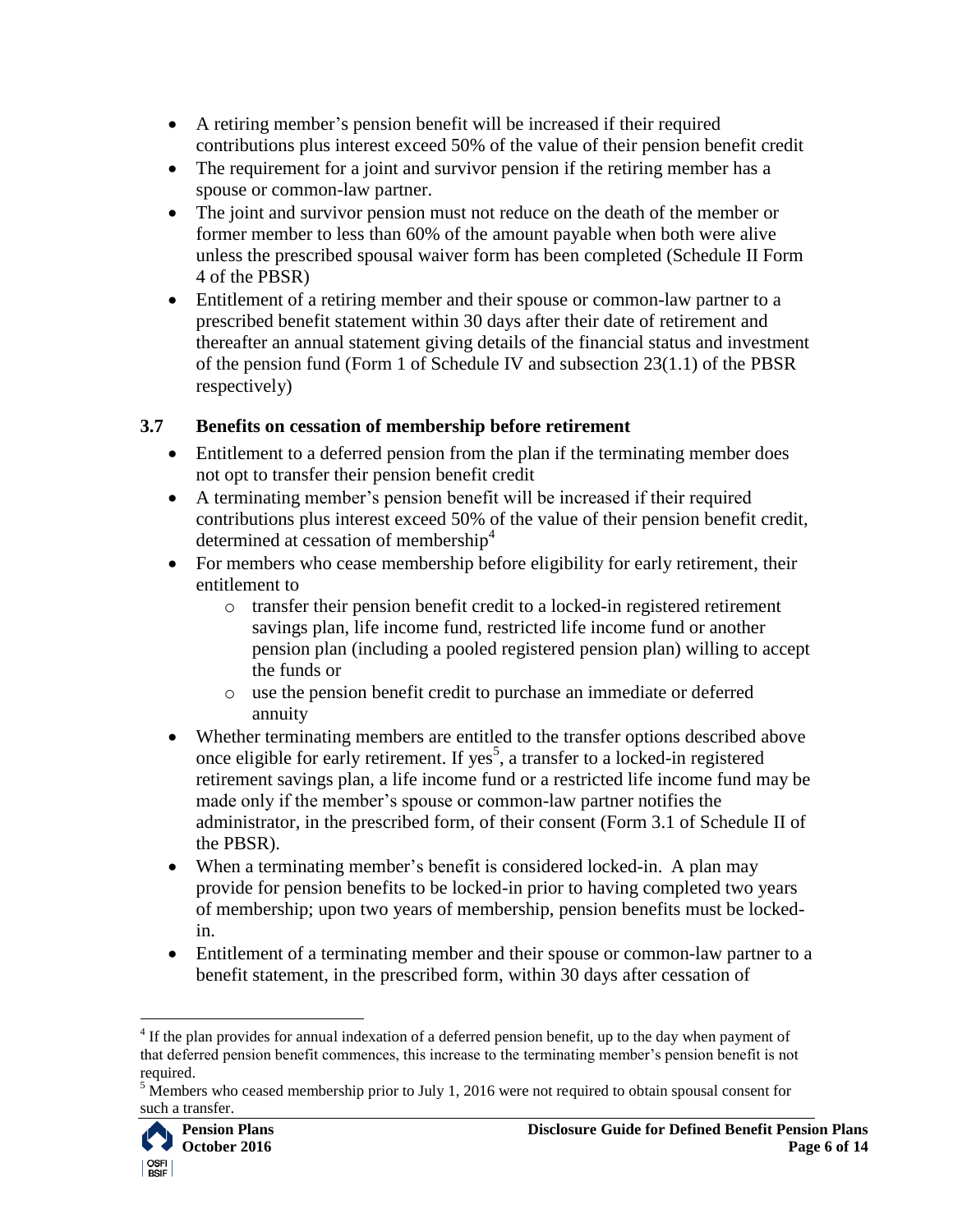membership. If the member does not opt to transfer their pension benefit credit, they are entitled to an annual statement giving details on the financial status and investments of the pension fund (Form 2 of Schedule IV and subsection 23(1.1) of the PBSR respectively).

#### <span id="page-6-0"></span>**3.8 Death benefits before retirement**

- The death benefit payable to a survivor is the pension benefit credit to which the member or former member would have been entitled if they had terminated employment on the day of death. If there is no survivor, this benefit must be paid to the member's or former member's designated beneficiary or if there is none, to their estate or succession.
- Option for the survivor to surrender the death benefit and designate a beneficiary who is a dependant of the survivor, member or former member
- Entitlement of a survivor or a member's legal representative to a prescribed benefit statement within 30 days of the administrator being notified of the member's or former member's death

#### <span id="page-6-1"></span>**3.9 Non-assignment / commutation of pension benefits**

- Benefits provided under the plan cannot be assigned, charged, anticipated or given as security with the exception that benefits may be assigned on marriage breakdown or the ending of a common-law relationship
- Pension benefits cannot be surrendered or commuted during the lifetime of the member or former member or the lifetime of the member's or former member's spouse or common-law partner

#### <span id="page-6-2"></span>**3.10 Marriage or common-law partnership breakdown**

- Pension benefits of a member or former member are subject to applicable provincial property law in the event of their divorce, annulment, separation or breakdown of common-law partnership
- PBSA permits the division of pension benefits by a court order or an agreement between the parties
- In the event of an assignment of all or part of the pension benefit, the former spouse or common-law partner is deemed to have been a member of that pension plan and is deemed to have ceased to be a member of that plan as of the effective date of the assignment. Therefore, they would be entitled to a termination statement within 30 days of the effective date of the assignment and would have the same transfer options available to them as any other former member who has ceased membership.

#### <span id="page-6-3"></span>**3.11 Termination of the plan**

- Options (including any transfer options) that will be available to members, former members or survivors on termination of the plan
- Statements they can expect to receive (see Part 9 of this Disclosure Guide for more information on the statement requirements on plan termination)

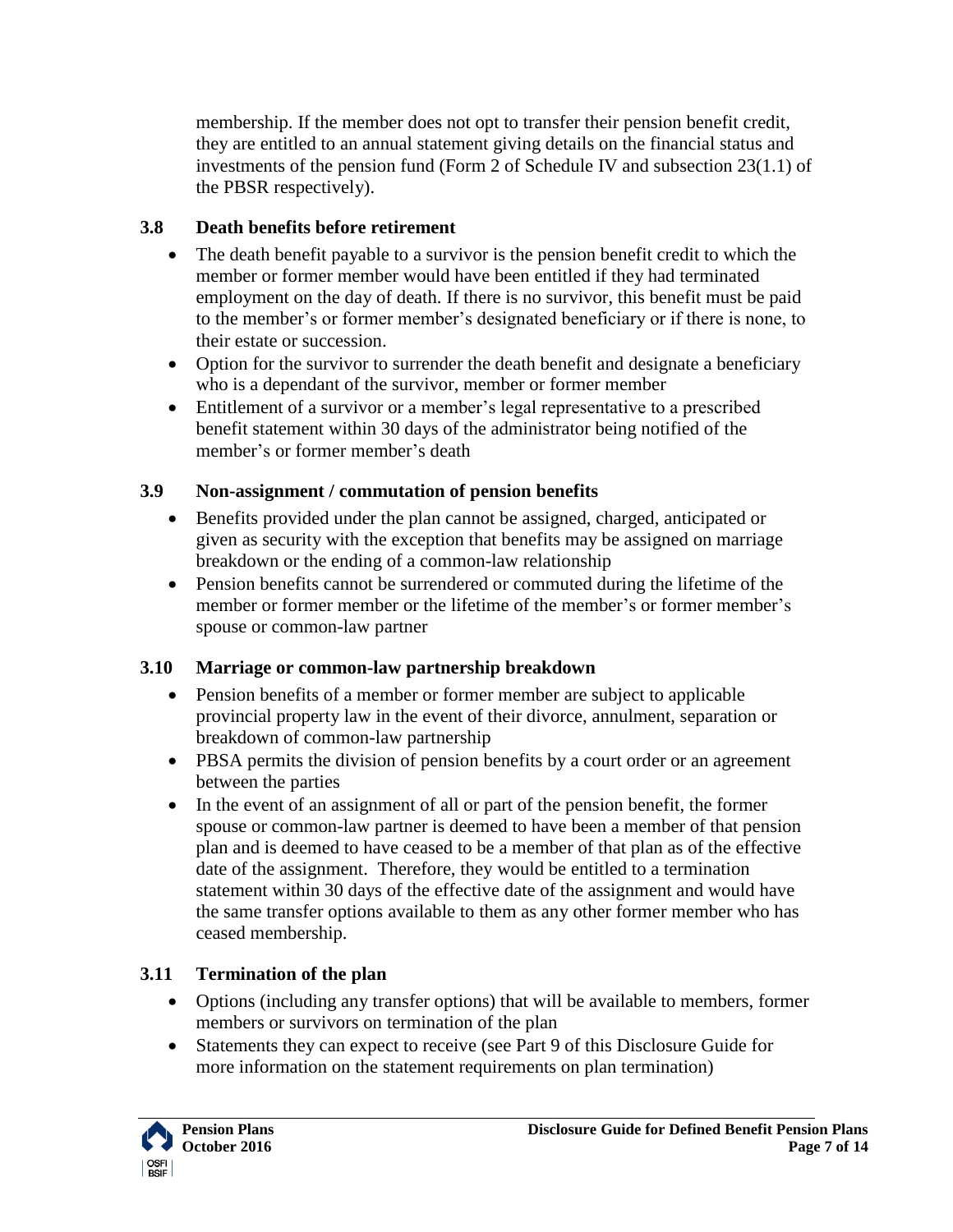#### <span id="page-7-0"></span>**3.12 Additional information available on request**

- List of the documents that may be examined or copies of which can be ordered. In accordance with paragraph  $28(1)(c)$  of the PBSA, each member and former member of the plan, every other person entitled to pension benefits under the plan and their spouses or common-law partners may, once in each year of operation of the plan, either personally or by an agent authorized in writing for that purpose, order photocopies or examine, at the administrator's office, certain documents held by the plan administrator
- The plan administrator may charge a reasonable fee for photocopies

# <span id="page-7-1"></span>**4. Enhanced Disclosure Requirements for Negotiated Contribution Plans**

Negotiated contribution plans (NCPs) as defined in the PBSA are subject to enhanced disclosure requirements compared to single employer defined benefit pension plans because contributions to negotiated contribution plans are fixed, which may lead to benefit reductions under some circumstances.

In accordance with section 22.1 and paragraphs  $23(1)(s)$  and  $23(1.1)(h)$ <sup>6</sup> of the PBSR, the member booklet and annual statements to members and former members of an NCP must include a description of the funding arrangement for the plan. This description must state that the administrator may amend the plan to reduce, subject to the Superintendent's authorization, pension benefits if negotiated contributions are insufficient to meet the prescribed solvency standards.

For further information on NCPs please see the [Guidance Note on the Administration of](http://www.osfi-bsif.gc.ca/Eng/pp-rr/ppa-rra/neg/Pages/ncdbgn.aspx)  [Negotiated Contribution Plans.](http://www.osfi-bsif.gc.ca/Eng/pp-rr/ppa-rra/neg/Pages/ncdbgn.aspx)

# <span id="page-7-2"></span>**5. Annual Statements to Members**

It is important that members and beneficiaries receive timely and useful information regarding their plan and their pension benefits. In support of this, paragraph 28(1)(b) of the PBSA requires that each member of the plan and the member's spouse or commonlaw partner be given, within six months after the end of each plan year, a written statement that includes, among other things, the pension benefit which the member has accrued under the plan as of the end of that year, the member's accumulated required contributions, and the solvency ratio of the plan.

The specific information that must be provided is set out in subsection 23(1) of the PBSR, and Appendix A to this Disclosure Guide contains a checklist of this information

 $\overline{a}$ These provisions came into effect July 1, 2016.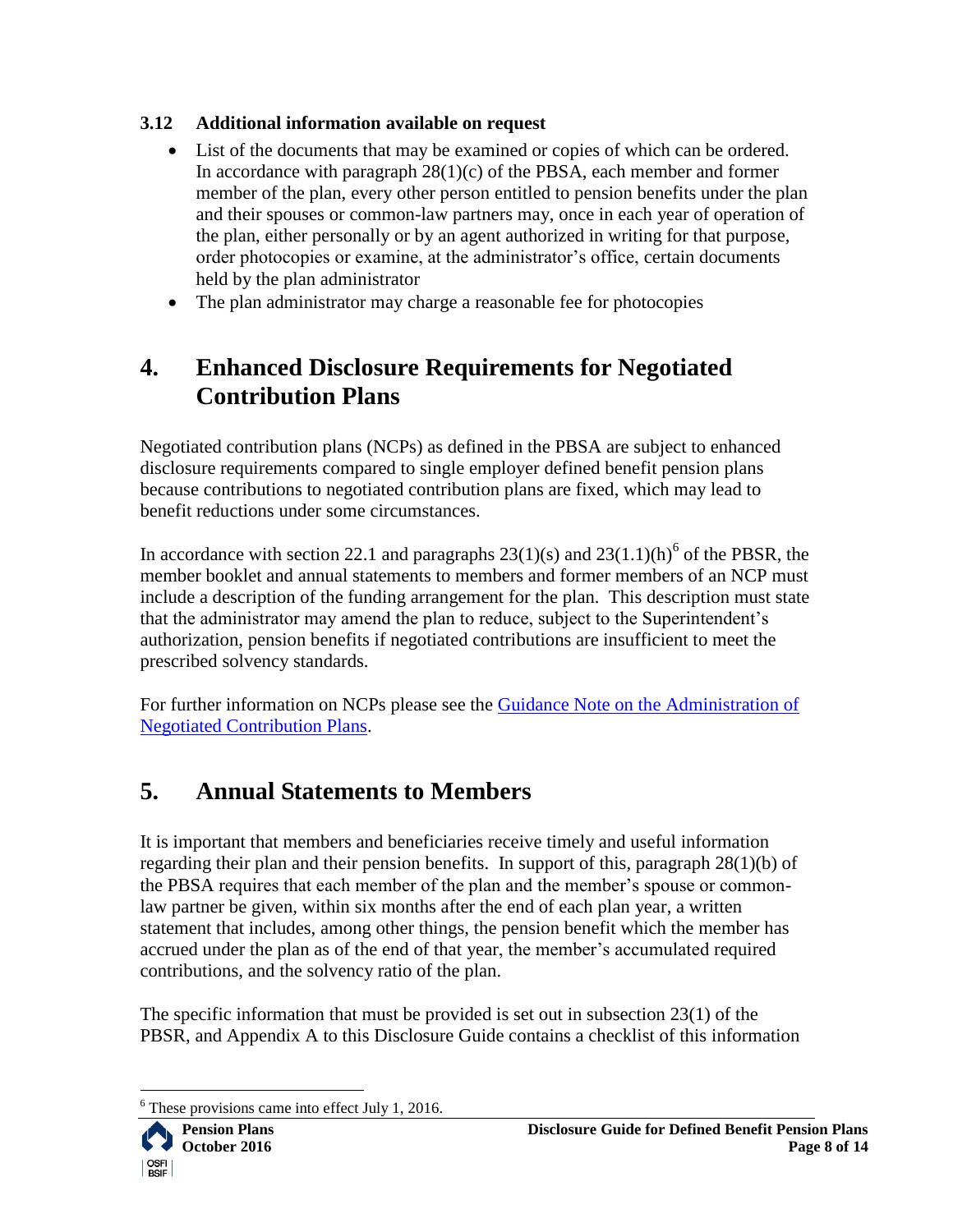as it relates to defined benefit plans. The additional items required to be included in the annual statements that are due to be issued after July 1, 2016 are noted on this checklist.

## <span id="page-8-0"></span>**6. Annual Statement to Former Members**

Paragraph 28(1)(b.1) of the PBSA provides that each former member of the plan and the former member's spouse or common-law partner will be given, within six months after the end of each plan year, a written statement showing the solvency ratio of the plan and other information as set out in subsection 23(1.1) of the PBSR. For the purposes of this requirement, former members are defined as retirees and persons who have ceased membership and have not exercised portability rights.

Appendix B to this Disclosure Guide contains a checklist of the requirements of subsection 23(1.1) as they relate to a defined benefit plan.

# <span id="page-8-1"></span>**7. Termination / Retirement / Death Statements**

Paragraph 28(1)(d) of the PBSA provides that where a member of the plan retires or ceases to be a member of the plan for any reason other than the termination of the plan, the administrator shall give to that member and to the member's spouse or common-law partner a written statement within thirty days after the date of retirement or cessation of membership.

Paragraph 28(1)(e) of the PBSA provides that if a member of the plan dies, the administrator shall give the written statement to the survivor<sup>7</sup> within 30 days after the date of the member's death. If there is no survivor, the statement is to be given to the member's designated beneficiary or, if there is no designated beneficiary, to the executor, administrator or liquidator of the member's estate or succession.

The information that must be provided in the statements is set out in the following [Schedules of the PBSR:](http://laws-lois.justice.gc.ca/eng/regulations/SOR-87-19/index.html)

- For retiring members Form 1 of Schedule IV
- For retiring members whose spouse or common-law partner wishes to waive their entitlement to a joint and survivor pension – Form 4 of Schedule II
- For terminating members Form 2 of Schedule IV
- For members or survivors choosing to transfer the value of their pension benefit Form 3 of Schedule II
- For terminating members offered portability after eligibility for early retirement, a request to transfer to a locked-in registered retirement savings plan, a life income

 $\overline{a}$  $7$  "Survivor", in relation to a member, means the person who was the common-law partner of the member at the time of the member's death or, if there is no such person, the spouse of the member at the time of the member's death.

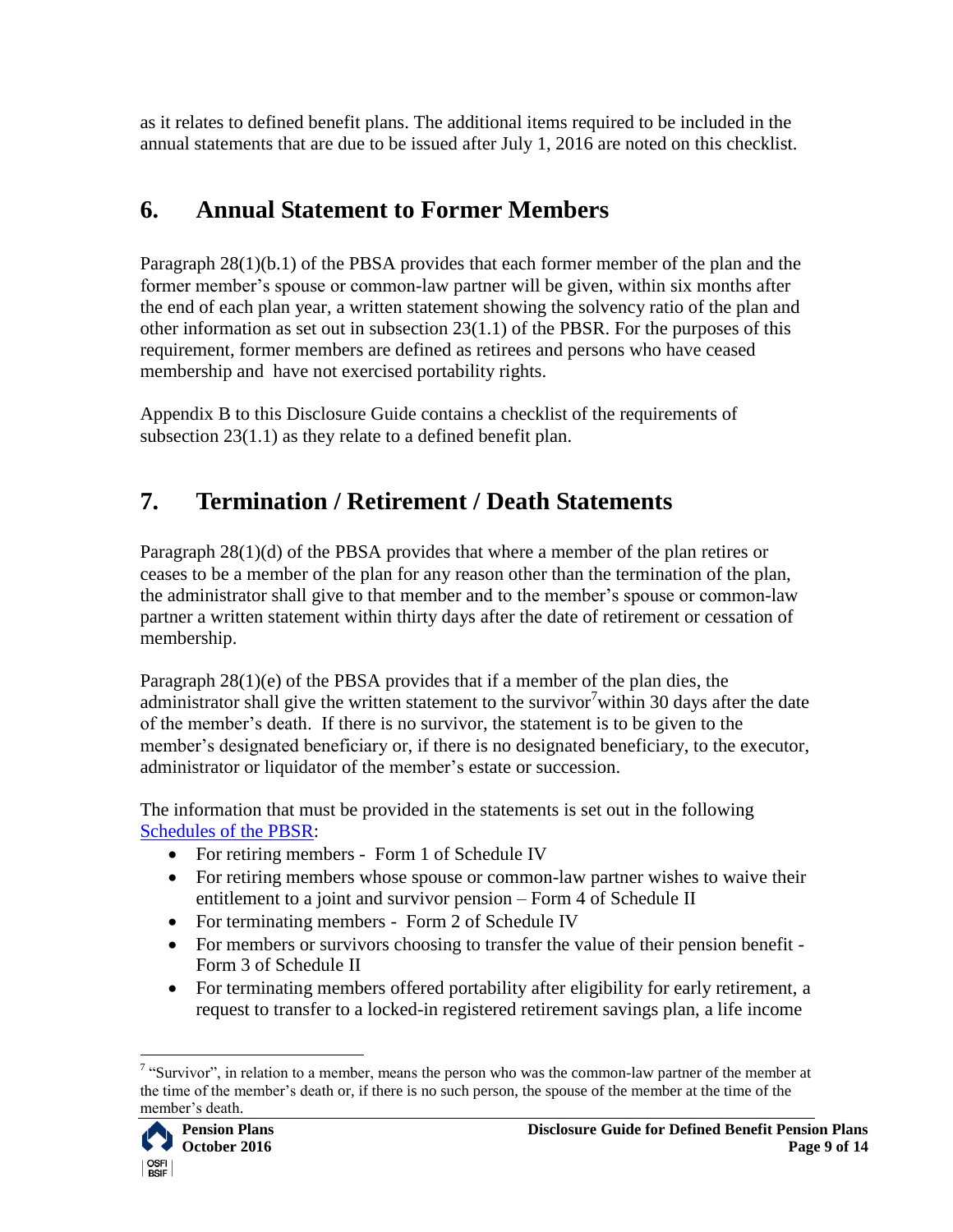fund or a restricted life income fund must be accompanied by a spousal consent form (Form 3.1 of Schedule II)

• For deceased members – Form 3 of Schedule IV

#### <span id="page-9-0"></span>**7.1 Portability**

Members or survivors entitled to portability must be given at least 60 days from the date they receive their statement to notify the administrator if they wish to transfer the value of their pension benefit out of the plan to one of the portability options. In addition to the required information set out in the above forms, statements provided to members or survivors who are offered portability should also include the following:

- That members or survivors should seek independent financial advice before deciding on the portability options that may be available
- Whether the administrator permits portability in the situations where notification is received after the expiration of the notification period given on the statement and if a re-calculation of the transfer amount (pension benefit credit) is a possibility in that circumstance
- That members or survivors who do not elect to take portability should file any future changes of address with the plan administrator

## <span id="page-9-1"></span>**8. Phased Retirement Benefits**

Section 16.1 of the PBSA sets out the requirements for a pension plan that provides for the payment of a phased retirement benefit. Should a pension plan offer this benefit, phased retirement allows an employee to receive a portion of their pension benefit from a defined benefit pension plan and simultaneously accrue further benefits, subject to certain requirements<sup>8</sup>. One of these requirements is to enter into a written agreement between the person and the employer. Phased retirement benefits may also be offered to current retirees and if that retiree was receiving a joint and survivor pension benefit prior to the phased retirement period, the consent of the spouse or common-law partner is also required. This consent form must follow Form 6 of Schedule IV of the PBSR.

Before a person enters into the agreement referred to above, the administrator must give, in written form, to the person to whom the benefit is to be paid, and to their spouse or common-law partner either

- a) if the person is a member (i.e. not yet retired) before the phased retirement period begins, the statements shown in Forms 1 and 5 of Schedule IV; or
- b) if the person was retired before the phased retirement period begins, the statement shown in Form 5.1 of Schedule IV. [Schedules of the PBSR](http://laws-lois.justice.gc.ca/eng/regulations/SOR-87-19/index.html)

 $\overline{a}$ 8 In addition to the requirements set out in the PBSA, income tax rules also impose some restrictions.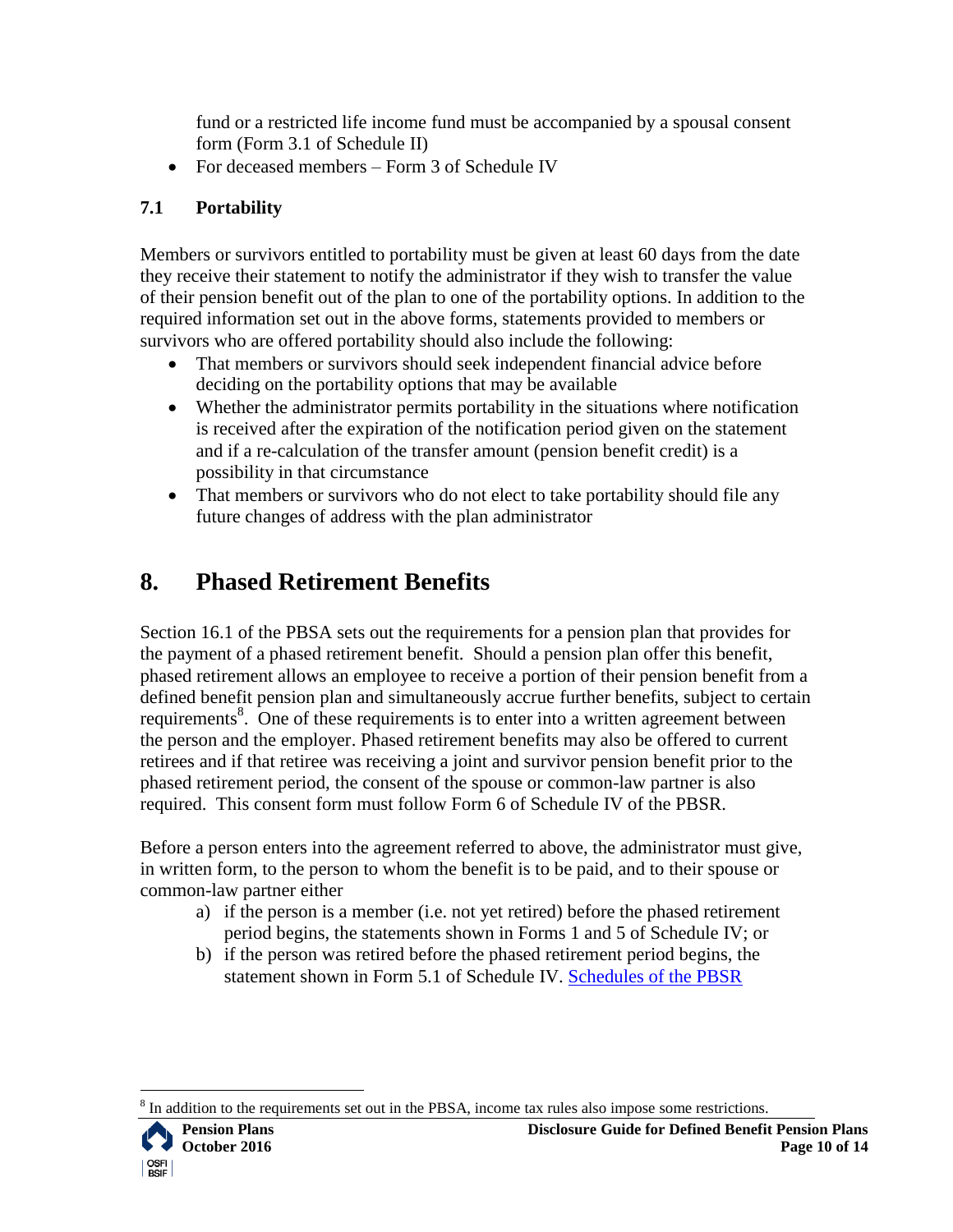## <span id="page-10-0"></span>**9. Information on Plan Termination**

Subsection 28(2.1) of the PBSA requires that on the termination of a pension plan<sup>9</sup>, the plan administrator shall provide two written statements to each member and former member (includes retirees) and to that person's spouse or common-law partner. The first statement must inform them of the termination of the plan and the second statement must set out the member's or former member's pension benefits and other benefits payable under the plan.

#### <span id="page-10-1"></span>**9.1 Initial notification**

The initial notification informing the parties noted above of the plan termination must be provided within 30 days of the plan termination date or any longer period permitted by the Superintendent. The information that must be provided is set out in Form 2.1 of Schedule IV of the PBSR. This form includes basic member and beneficiary information and a statement that documents that have been filed with the Superintendent may be examined. The form also states that pension benefits will continue to be paid to retirees as they fall due, while other pension benefits cannot be distributed until the termination report is approved by the Superintendent.

#### <span id="page-10-2"></span>**9.2 Detailed termination statement**

The second statement informs the parties noted above of the specific pension benefits and other benefits payable under the plan, and must be provided within 120 days after the termination of the plan or any longer period that the Superintendent may allow. The information to be provided in this statement is set out in Form 2.2 of Schedule IV of the PBSR.

This statement includes information similar to the information that must be provided to a member ceasing membership, including, if applicable, the portability options available to them under section 26 of the PBSA. Recipients must be given at least 60 days from the date they receive their statement to notify the administrator of their choice, and they should be advised to seek independent financial advice before making their decision. Form 3 of Schedule II must be completed and submitted to the plan administrator if a portability option is chosen.

This statement must also address if there is to be any adjustment to benefits and, if so, the reasons for these adjustments. If these statements are issued prior to the approval of the termination report and if, in the course of the termination report approval process, a change to a benefit is required, a revised termination statement must be sent.

 $\overline{a}$ The requirement for two written statements applies to plans that terminated on or after July 1, 2016.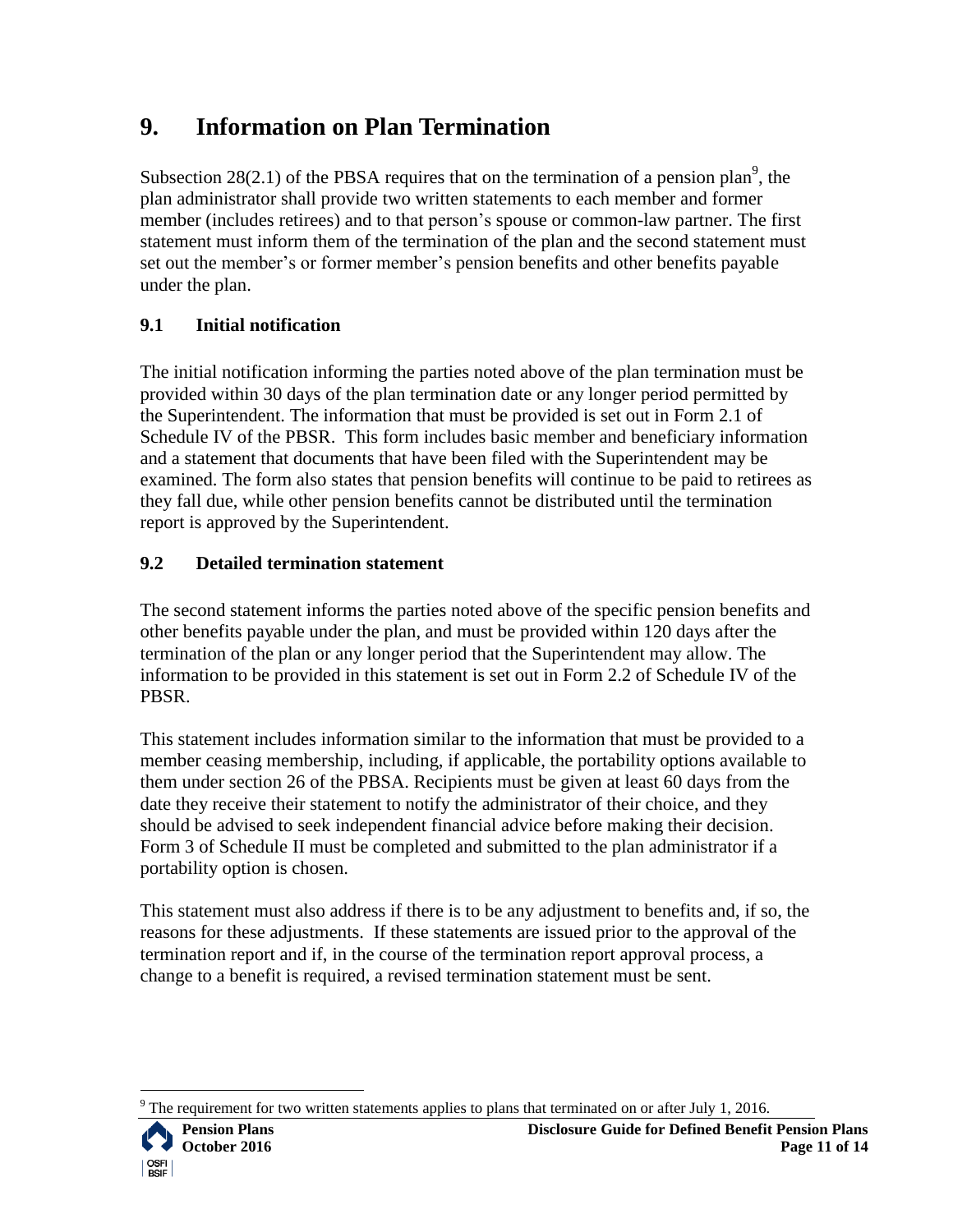## <span id="page-11-0"></span>**Appendix A – Annual Member Statement Checklist**

| The name of the plan member                                                                                                                                                                                                   |
|-------------------------------------------------------------------------------------------------------------------------------------------------------------------------------------------------------------------------------|
| The period to which the statement applies                                                                                                                                                                                     |
| The date of birth of the plan member                                                                                                                                                                                          |
| The period that has been credited to the plan member for the purpose of<br>calculating the pension benefit of the plan member                                                                                                 |
| The date on which the plan member attains pensionable age <sup>10</sup>                                                                                                                                                       |
| The date on which the plan member is first entitled to an immediate pension<br>benefit (early retirement)                                                                                                                     |
| The name of the spouse or common-law partner of the plan member listed on the<br>records of the administrator                                                                                                                 |
| The name of any person on the records of the administrator designated as the<br>beneficiary of the pension benefit of the member                                                                                              |
| The additional voluntary contributions of the plan member made for the plan year<br>and the accumulated additional voluntary contributions of the plan member as of<br>the end of the plan year                               |
| The required contributions of the plan member made for the plan year and the<br>accumulated required contributions of the plan member as of the end of the plan<br>year                                                       |
| The amount of any funds transferred to the plan in respect of the plan member and<br>the benefit under the plan attributable to that amount or the length of service<br>credited to the plan member in respect of that amount |
| The annual amount of the pension benefit accrued in respect of the plan member<br>as of the end of the plan year and payable at pensionable age                                                                               |
| If applicable, the interest rates credited to the contributions of the plan member<br>for the plan year                                                                                                                       |

 $\overline{a}$ 

 $10$  Pensionable age means the earliest age at which a pension benefit is payable to the member under the terms of the plan without the consent of the administrator and without reduction by reason of early retirement. (Subsection 2(1) of the PBSA)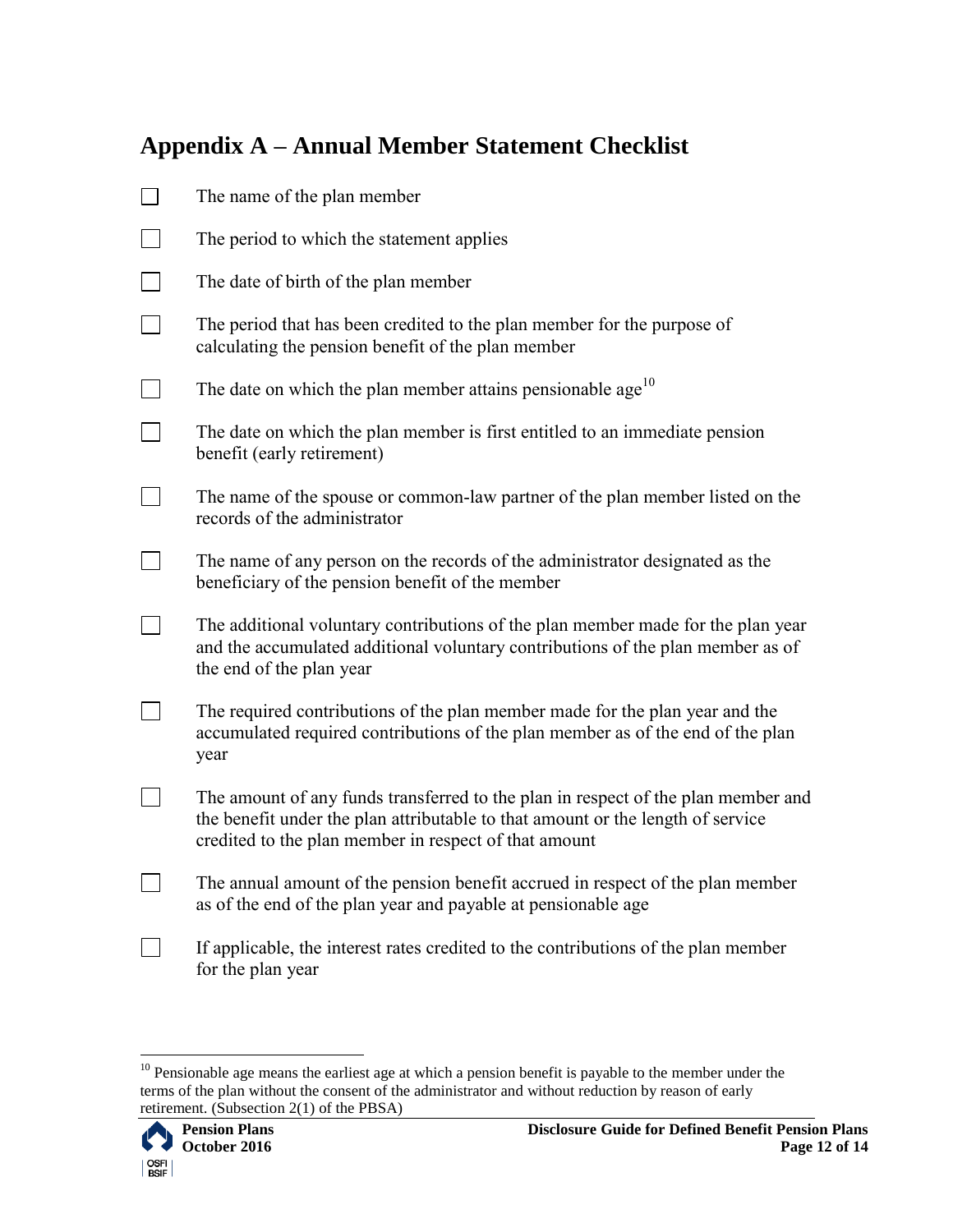The benefit payable on the death of the plan member and the extent to which that benefit would be reduced by a payment under a group life insurance plan

A statement setting out the right to access the documents described in paragraph  $28(1)(c)$  of the PBSA and whether a fee is charged for copying the information

The value and description of the solvency ratio of the plan<sup>11</sup>

If the solvency ratio of the plan is less than one

 $\Box$ 

 $\Box$ 

 $\Box$ 

 $\Box$ 

- a description of the measures the administrator has implemented or will implement to bring that solvency ratio to one and
- the extent to which the member's benefit would be reduced if the plan were terminated and wound up with that solvency ratio $12$

#### **Additional information required to be provided in annual member statements due to be issued after July 1, 2016**

| The valuation date and the date of the next valuation                                                                                                                                                                                                                                                                                                               |
|---------------------------------------------------------------------------------------------------------------------------------------------------------------------------------------------------------------------------------------------------------------------------------------------------------------------------------------------------------------------|
| The total value of solvency assets and solvency liabilities of the plan on the<br>valuation date                                                                                                                                                                                                                                                                    |
| The total employer payments made to the plan for the plan year                                                                                                                                                                                                                                                                                                      |
| A list of the pension fund's 10 largest asset holdings based on market value, each<br>expressed as a percentage of the total assets                                                                                                                                                                                                                                 |
| The pension plan's target asset allocation expressed as a percentage of the total<br>assets                                                                                                                                                                                                                                                                         |
| If the plan is a negotiated contribution plan, a description of the funding arrangement,<br>including an indication that the administrator may amend the plan to reduce,<br>subject to the Superintendent's authorization, pension benefits or pension benefit<br>credits if negotiated contributions are insufficient to meet the prescribed solvency<br>standards |

 $12$  For plans other than negotiated contribution plans it should be explained that benefits at plan termination must be fully funded but could be reduced if the employer is bankrupt or liquidating and unable to pay the solvency deficit.



 $\overline{a}$  $11$  For statements due to be issued prior to July 1, 2016, if the plan's solvency ratio was 1 or greater, the minimum requirement was a statement that the plan is fully funded based on the most recent solvency ratio of the plan.